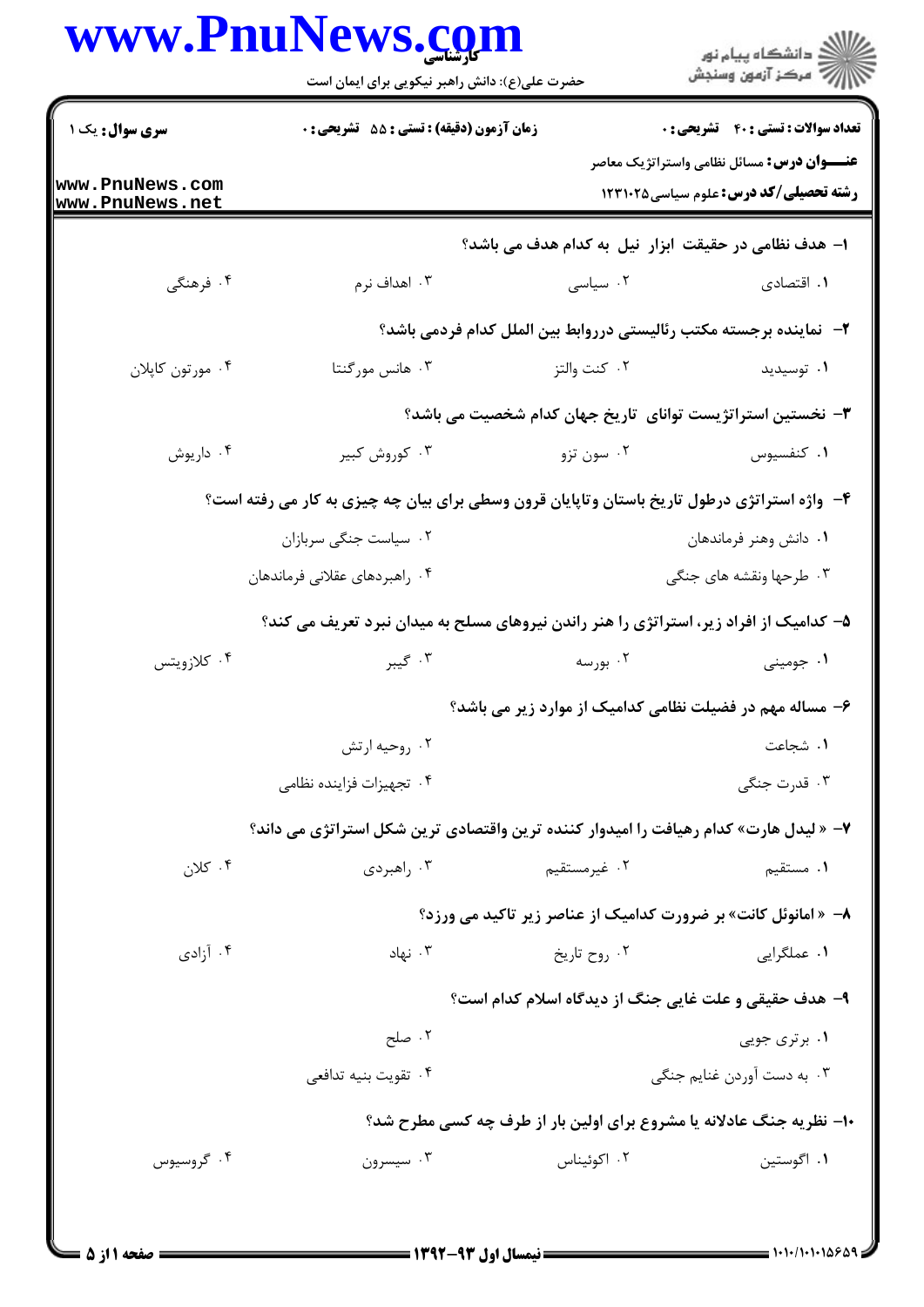|                                        | حضرت علی(ع): دانش راهبر نیکویی برای ایمان است                                                              |                                                                                     | ِ<br>∭ دانشڪاه پيام نور<br>∭ مرڪز آزمون وسنڊش                                                     |
|----------------------------------------|------------------------------------------------------------------------------------------------------------|-------------------------------------------------------------------------------------|---------------------------------------------------------------------------------------------------|
| <b>سری سوال :</b> ۱ یک                 | زمان آزمون (دقیقه) : تستی : 55 تشریحی : 0                                                                  |                                                                                     | <b>تعداد سوالات : تستی : 40 قشریحی : 0</b>                                                        |
| www.PnuNews.com<br>www.PnuNews.net     |                                                                                                            |                                                                                     | <b>عنـــوان درس:</b> مسائل نظامی واستراتژیک معاصر<br><b>رشته تحصیلی/کد درس:</b> علوم سیاسی1۲۳۱۰۲۵ |
|                                        | 11– هدف اصلی« اگوست کنت» از تدوین جامعه شناسی ، استقرار سیاست بر پایه کدامیک از موارد زیر بود؟             |                                                                                     |                                                                                                   |
| ۰۴ ذهن                                 | ۰۳ علم                                                                                                     | ۰۲ اصلاحات                                                                          | ۰۱ اخلاق                                                                                          |
|                                        |                                                                                                            | ۱۲– اولین بار ساکنان کدام منطقه از ایران، از اسب به عنوان مرکب سواری استفاده کردند؟ |                                                                                                   |
| ۰۴ شرق                                 | ۰۳ غرب                                                                                                     | ۰۲ شمال                                                                             | ۰۱ جنوب                                                                                           |
|                                        | ۱۳– کدامیک از جنگهای زیر، مهمترین تاثیر را در تطور اجتماعی و تحرکات نظامی برجای گذاشت؟                     |                                                                                     |                                                                                                   |
|                                        | ۰۲ جنگهای داخلی انگلستان                                                                                   |                                                                                     | ۰۱ جنگهای فرانسه                                                                                  |
|                                        | ۰۴ جنگهای داخلی آمریکا                                                                                     |                                                                                     | ۰۳ جنگهای دوره رنسانس                                                                             |
|                                        |                                                                                                            | ۱۴– استراتژی اصلی در نظام موازنه قدرت تشکیل کدام دسته از اتحادیه ها می باشد؟        |                                                                                                   |
| ۰۴ سیاسی- اجتماعی                      | ۰۳ سیاسی- اقتصادی                                                                                          | ۰۲ نظامی- اقتصادی                                                                   | ۰۱ نظامی- سیاسی                                                                                   |
|                                        | 1۵– « گارنت »کدامیک از عوامل زیرا ، یکی از کلیدهای اصلی گشودن رمز سیاست دفاعی واستراتژیک می داند؟          |                                                                                     |                                                                                                   |
| ۰۴ راهبردهای دفاعی                     | ۰۳ اهداف راهبردی                                                                                           | ۰۲ نیروی انسانی                                                                     | ٠١ جغرافيا                                                                                        |
|                                        | ۱۶– کدامیک از موارد زیر، در موضوع سلاحهای هسته ای معمولا به معنی بهبود کمی سلاحهای موجود هسته ای ویا طرح   |                                                                                     | وتولید انواع جدیدآنها صحیح می باشد؟                                                               |
|                                        | ۰۲ تکثیر افقی                                                                                              |                                                                                     | ۰۱ تکثیر عمودی                                                                                    |
|                                        | ۰۴ بهبود نرم افزارهای هسته ای                                                                              |                                                                                     | ۰۳ تجهيز فناوري                                                                                   |
|                                        |                                                                                                            | ۱۷– هدف از طرح ، تولید واستفاده از کلاهکها کدامیک از گزینه های زیر می باشد؟         |                                                                                                   |
|                                        | ۰۲ گسترش و تشدید آسیب به شهرهای بزرگ                                                                       |                                                                                     | ۰۱ تهدید گسترده دشمن                                                                              |
|                                        | ۰۴ تضعیف روحیه جنگی ورزمی دشمن                                                                             |                                                                                     | ۰۳ حمله به مراکز نظامی وصنعتی                                                                     |
|                                        |                                                                                                            | 18- میزان برد موشک بالستیک میان برد چند مایل دریایی می باشد؟                        |                                                                                                   |
| $Y \wedge \cdots$ 1۵۰۰ تا $Y \wedge Y$ | $\Upsilon \cdot \cdot$ تا ۱۳۰۰ $\Upsilon$                                                                  | $\begin{bmatrix} 1 & 0 & 0 \\ 0 & 1 & 0 \\ 0 & 0 & 1 \end{bmatrix}$                 | $10 - 11 - 11$                                                                                    |
|                                        | ۱۹- آخرین جبهه ای که در آن به طور وسیع از گاز خردل استفاده شد وهزاران نفر قربانی گرفت ، کدام مورد می باشد؟ |                                                                                     |                                                                                                   |
| ۰۴ سودان                               | ۰۳ شلمچه                                                                                                   | ۰۲ حلبچه                                                                            | ۰۱ بوسنی و هرزگوین                                                                                |
|                                        |                                                                                                            | +۲- اولین سفینه حامل انسان که بر کره ماه فرود آمد توسط کدام کشور انجام شد؟          |                                                                                                   |
| ۰۴ آلمان                               | ۰۳ آمریکا                                                                                                  | ۰۲ شوروی                                                                            | ۰۱ انگلستان                                                                                       |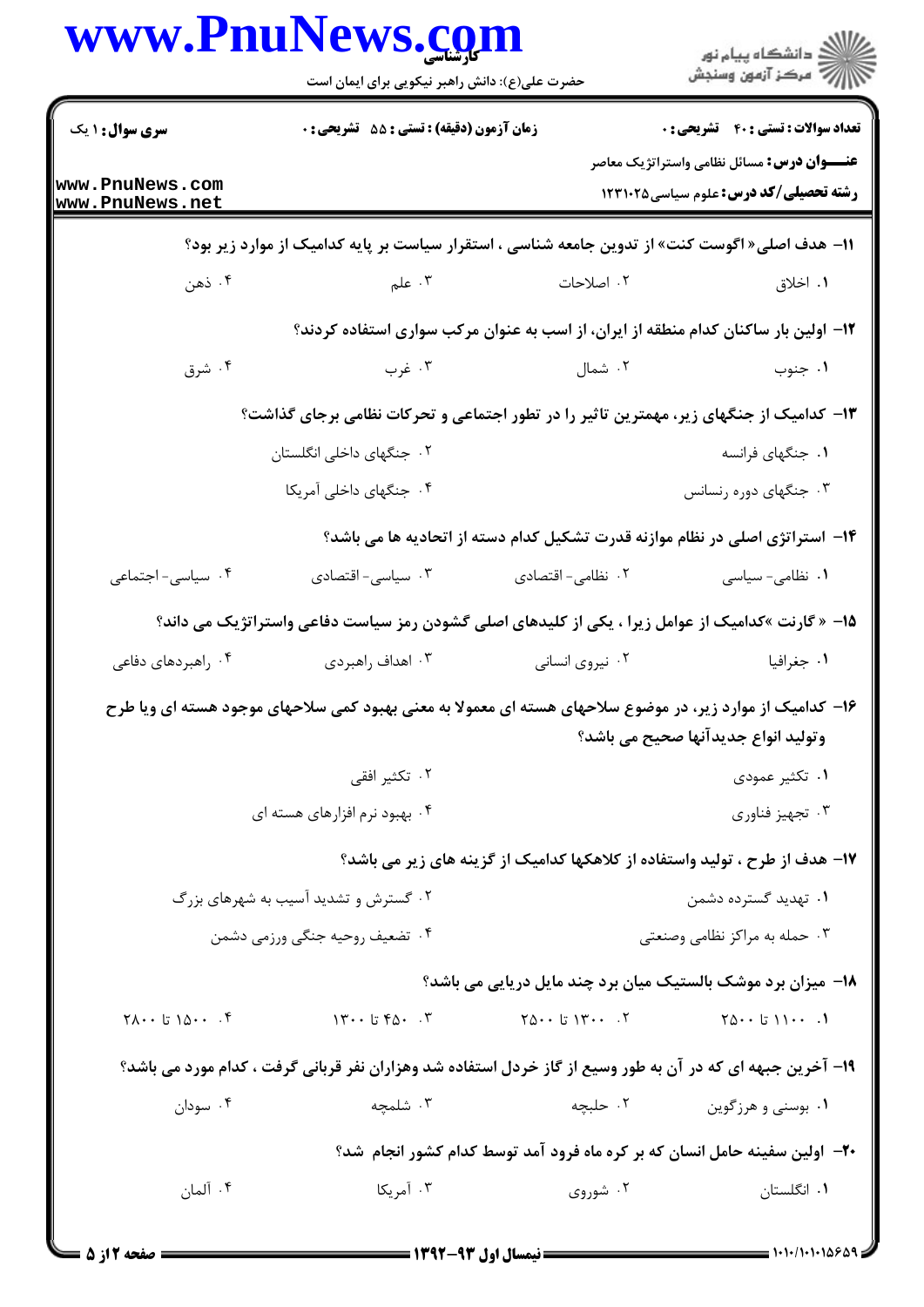|                                    | <b>www.PnuNews.com</b><br>حضرت علی(ع): دانش راهبر نیکویی برای ایمان است                                    |                                                                                      | د دانشڪاه پيام نور<br>7- مرڪز آزمون وسنڊش                                                         |  |
|------------------------------------|------------------------------------------------------------------------------------------------------------|--------------------------------------------------------------------------------------|---------------------------------------------------------------------------------------------------|--|
| <b>سری سوال : ۱ یک</b>             | زمان آزمون (دقیقه) : تستی : 55 آتشریحی : 0                                                                 |                                                                                      | <b>تعداد سوالات : تستي : 40 - تشريحي : 0</b>                                                      |  |
| www.PnuNews.com<br>www.PnuNews.net |                                                                                                            |                                                                                      | <b>عنـــوان درس:</b> مسائل نظامی واستراتژیک معاصر<br><b>رشته تحصیلی/کد درس:</b> علوم سیاسی1۲۳۱۰۲۵ |  |
|                                    |                                                                                                            | <b>۲۱</b> - طرح اندیشه جنبش عدم تعهد در کدامیک از شهرهای زیر ریخته شد؟               |                                                                                                   |  |
| ۰۴ قاهره و بلگراد                  | ۰۳ کلمبو و باندونگ                                                                                         | ۰۲ بمبئی و باندونگ                                                                   | ۰۱ کلمبو و بمبئی                                                                                  |  |
|                                    | ۲۲– کدامیک از ویژگی های اساسی استراتژی ناپلئون به شمار می رود؟                                             |                                                                                      |                                                                                                   |  |
|                                    | ۰۲ نیروی انسانی زیاد                                                                                       |                                                                                      | ۰۱ پویایی و تغییر مکان                                                                            |  |
|                                    | ۰۴ استفاده از جنگجویان ماهر                                                                                |                                                                                      | ۰۳ تعیین مناطق عملیاتی حساس                                                                       |  |
|                                    |                                                                                                            | ۲۳– کدامیک ازجنگهای زیرا، میتوان بهترین نمونه جنگهای فراگیر مدرن تلقی کرد؟           |                                                                                                   |  |
|                                    | ۰۲ جنگ بین دو کره                                                                                          |                                                                                      | ٠١ جنگ آمريكا با ويتنام                                                                           |  |
|                                    | ۰۴ جنگ داخلی آمریکا                                                                                        |                                                                                      | ۰۳ جنگ داخلی انگلستان                                                                             |  |
|                                    | <b>۲۴</b> - کلیدهای قدرت دریایی از نظر « آلفرد تایرماهان» درکدامیک از گزینه های زیرآمده است؟               |                                                                                      |                                                                                                   |  |
|                                    | ۰۲ نیروهای نظامی ، کشتی و مستعمرات                                                                         |                                                                                      | ۰۱ تولید ، کشتی و ابزارهای جنگی                                                                   |  |
|                                    | ۰۴ تولید ، کشتی و ساحل دریا                                                                                |                                                                                      | ۰۳ تولید ، کشتی و مستعمرات                                                                        |  |
|                                    |                                                                                                            | <b>۲۵</b> - ناتو به جای اصطلاح « نبرد دریایی» از کدام واژه استفاده می کند؟           |                                                                                                   |  |
| ۰۴ محاصره دریایی                   | ۰۳ مکانیزم تدافعی                                                                                          | ٠٢ تهاجم دريايي                                                                      | ۰۱ سد بندی                                                                                        |  |
|                                    | ۲۶- مقاله « توسعه قدرت دریایی» پیرامون قدرت هوایی را، کدامیک از افراد زیرتالیف کرده است؟                   |                                                                                      |                                                                                                   |  |
| ۰۴ کنت کاپرونی                     | ۰۳ ویلیام میچل                                                                                             | ۰۲ ريمون سايکس                                                                       | ۰۱ آرسی گروز                                                                                      |  |
|                                    |                                                                                                            | <b>۲۷</b> - « دوهه» کدامیک ازسلاحهای زیررا، به عنوان بهترین شکل سلاح تهاجمی می داند؟ |                                                                                                   |  |
| ۰۴ موشکهای بالستیک                 | ۰۳ کلاهک های اتمی                                                                                          | ۰۲ هواپیما                                                                           | ۰۱ کشتی                                                                                           |  |
|                                    |                                                                                                            | <b>۳۸</b> – کدامیک از افراد زیر، به عنوان آموزگار اصلی « کیش فضا » معروف است؟        |                                                                                                   |  |
| ۰۴ والتر دورنبرگر                  | ۰۳ ویلیام سورسکی                                                                                           | ۰۲ دانیل اوگراهام                                                                    | ٠١ ورنرفون براون                                                                                  |  |
|                                    |                                                                                                            | ۲۹– ابرقدرتها استفاده از ماهواره ای الینت راازکدام دهه شروع کردند؟                   |                                                                                                   |  |
| $190 \cdot .9$                     | 199.7                                                                                                      | $19Y - 5Y$                                                                           | 191.1                                                                                             |  |
|                                    | ۳۰- درامریکا مطالعه وتحقیق درباب کدام موضوع ، به مثابه ًمهمترین استراتژی نظامی پس ازجنگ جهانی دوم ،ضرور تی |                                                                                      |                                                                                                   |  |
|                                    |                                                                                                            |                                                                                      | انكارناپذير يافت؟                                                                                 |  |
| ۰۴ توازن قوا                       | ۰۳ انتقام گسترده                                                                                           | ۰۲ بازدارندگی                                                                        | ۰۱ تنش زدایی                                                                                      |  |
|                                    |                                                                                                            |                                                                                      |                                                                                                   |  |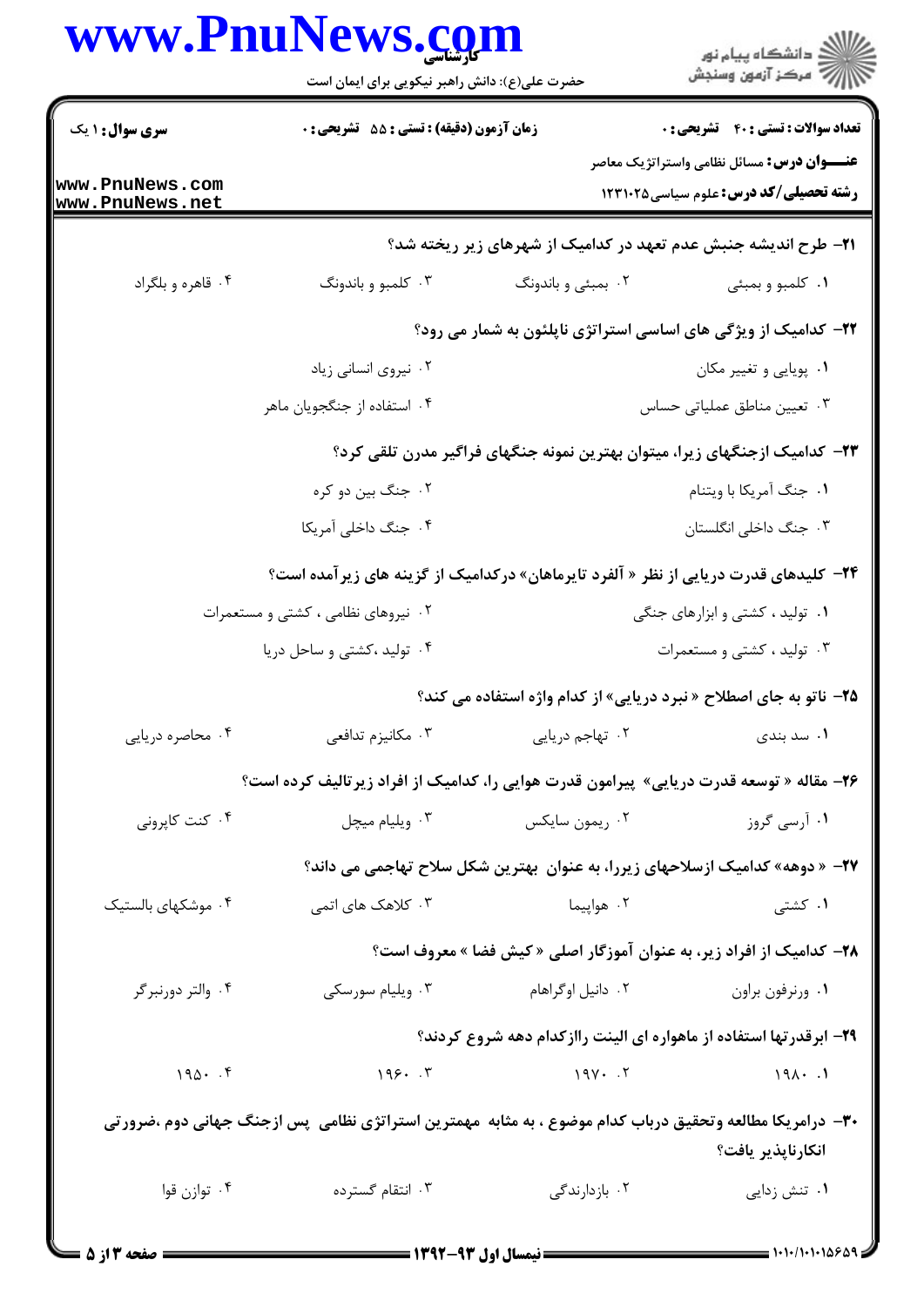| ڪ دانشڪاه پيام نور<br>//> مرڪز آزمون وسنڊش                                                        |                                                                                                               | حضرت علی(ع): دانش راهبر نیکویی برای ایمان است |                                    |
|---------------------------------------------------------------------------------------------------|---------------------------------------------------------------------------------------------------------------|-----------------------------------------------|------------------------------------|
| <b>تعداد سوالات : تستي : 40 - تشريحي : 0</b>                                                      |                                                                                                               | زمان آزمون (دقیقه) : تستی : 55 آتشریحی : 0    | <b>سری سوال : ۱ یک</b>             |
| <b>عنـــوان درس:</b> مسائل نظامی واستراتژیک معاصر<br><b>رشته تحصیلی/کد درس:</b> علوم سیاسی1۲۳۱۰۲۵ |                                                                                                               |                                               | www.PnuNews.com<br>www.PnuNews.net |
|                                                                                                   | <b>۳۱</b> - استراتژی بازدارندگی به طور کلی کدام نوع از رابطه را شامل می شود؟                                  |                                               |                                    |
| ۰۱ سیاسی و فرهنگی                                                                                 | ۰۲ سیاسی و اجتماعی                                                                                            | ۰۳ اقتصادی و اجتماعی                          | ۰۴ سیاسی و اقتصادی                 |
|                                                                                                   | ۳۲– ویژگی وضعیت بازدارندگی متقابل و دوجانبه بین آمریکا و شوروی در کدام گزینه آمده است؟                        |                                               |                                    |
| ۰۱ بالا بودن درک خویشتن داری طرفین                                                                |                                                                                                               | ۰۲ بالا بودن شدت دشمنی بین دو کشور            |                                    |
| ۰۳ آمادگی برای نبرد و درگیری                                                                      |                                                                                                               | ۰۴ رقابت تسلیحاتی گسترده بین دو ابر قدرت      |                                    |
|                                                                                                   | ۳۳- بازدارندگی غیر فعال را به بازدارندگی بر اساس کدام عنصر تعریف کرده اند؟                                    |                                               |                                    |
| ۰۱ تقابل                                                                                          | ۰۲ مجازات                                                                                                     | ۰۳ انتخاب عقلایی                              | ۰۴ تهدید                           |
| از شخصیتهای زیر منعقد شد؟                                                                         | ۳۴ - گفتگودرزمینه مسائل مورداختلاف وعقد قرارداد استراتژیک ۱۸ژوئن ۱۹۷۹ موسوم به سالت دو در سال ۱۹۷۹ بین کدامیک |                                               |                                    |
| ۰۱ کارتر و گورباچف                                                                                | ۰۲ نیکسون و برژنف                                                                                             | ۰۳ کارتر و برژنف                              | ۰۴ نیکسون و گورباچف                |
| ۳۵– استراتژی بازدارندگی هسته ای دارای کدامیک از عناصر زیر می باشد؟                                |                                                                                                               |                                               |                                    |
| ٠١ فيزيكي ، اجرايي و ارتباطي                                                                      |                                                                                                               | ۲. فیزیکی ، عقلایی و ارتباطی                  |                                    |
| ۰۳ فیزیکی ، نظامی و ارتباطی                                                                       |                                                                                                               | ۰۴ امري ، فيزيكي و ارتباطي                    |                                    |
|                                                                                                   | ۳۶- خلع سلاح در چهارچوب کدام رشته مورد مطالعه قرار می گیرد؟                                                   |                                               |                                    |
| ٠١. روابط بين الملل                                                                               | ۰۲ حقوق عمومی                                                                                                 | ۰۳ علوم سياسى                                 | ۰۴ حقوق بين الملل                  |
| ۳۷- هدف اصلی سازمان ملل متحد در کدامیک از گزینه های زیر آمده است؟                                 |                                                                                                               |                                               |                                    |
| ٠١ حفظ صلح و تامين امنيت بين المللي                                                               |                                                                                                               |                                               |                                    |
| ۰۲ تنبیه کشورهای متجاوز                                                                           |                                                                                                               |                                               |                                    |
| ۰۳ تضمین رعایت حقوق بشر                                                                           |                                                                                                               |                                               |                                    |
|                                                                                                   | ۰۴ ایجاد تضمین های اقتصادی و سیاسی برای کشور های عضو                                                          |                                               |                                    |
| كدام كشورهارسيد؟                                                                                  | ۳۸– تصویب طرح قرارداد محدودیت آزمایش های هسته ای درکمیته هجده گانه خلع سلاح در اوت ۱۹۶۳ درمسکو به امضاء       |                                               |                                    |
| ٠١. امريكا ،فرانسه وانگلستان                                                                      |                                                                                                               | ۰۲ امریکا،فرانسه وشوروی                       |                                    |
| ۰۳ امریکا ،آلمان وانگلستان                                                                        |                                                                                                               | ۰۴ امریکا ،شوروی وانگلستان                    |                                    |